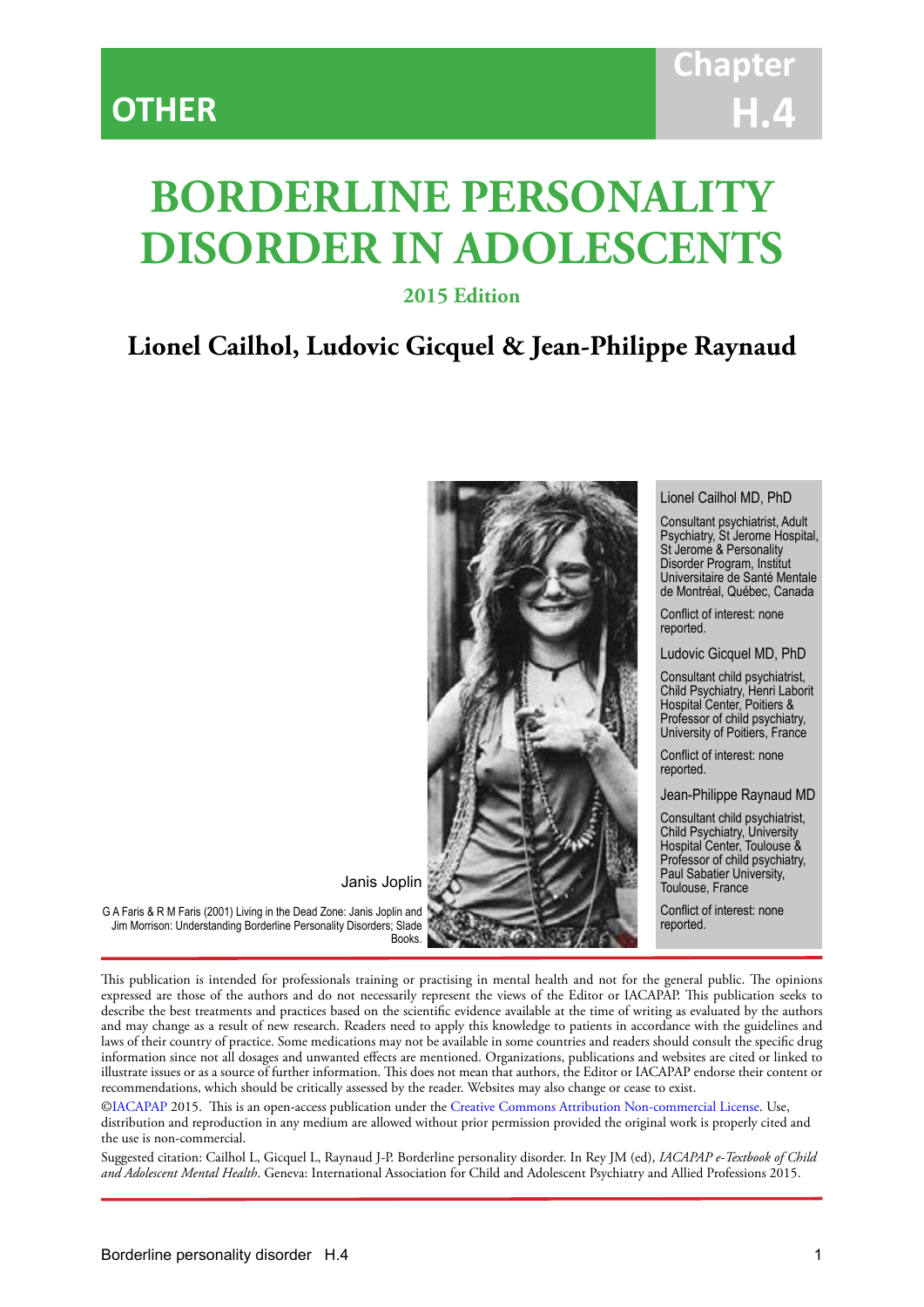**Borderline personality disorder (BPD) is characterised by a pervasive and persistent pattern of instability and impulsivity. BPD has enjoyed much research attention for several decades both in terms of understanding it an** persistent pattern of instability and impulsivity. BPD has enjoyed much research attention for several decades both in terms of understanding it and tackling it. Whilst the label of BPD is frequently used in clinic settings dealing with teenagers its use in the young remains controversial. Nevertheless, many believe that a set of converging arguments makes its use legitimate in this age group (Miller et al, 2008).

 From a didactic perspective, this chapter uses the concept of BPD as defined in DSM 5. However, readers need to be aware of the risks of this reductionism in relation to other conceptualizations of the condition. In this chapter we highlight the high frequency of the disorder in adult and adolescent populations and its psychosocial consequences. A large section is dedicated to diagnosis and differential diagnosis. The chapter finishes with a description of useful treatment strategies.

# **EPIDEMIOLOGY**

#### **Prevalence**

Prevalence of BPD is estimated to be between 0.7% and 1.8% (Swartz et al, 1990; Torgersen, 2001). A general population study involving about 35,000 participants found a lifetime prevalence for BPD of 5.9% using the Alcohol Use Disorder and Associated Disabilities Interview Schedule-DSM-IV version (Grant et al, 1995). Within clinical populations, US data show a prevalence of 6.4% in general medical samples (Gross et al, 2002), and from 10% to 23% in out-patients suffering from mental health problems (Korzekwa et al, 2008; Swartz et al, 1990), and 20% among psychiatric inpatients.

Data are scarce for children and adolescents and samples are much smaller. A French study found a high prevalence of BPD in adolescents (10% in boys and 18% in girls) as measured by the DIB-R (Diagnostic Interview for Borderlines – Revised) adapted for adolescents (Chabrol et al, 2001a). A Chinese study reported a more modest prevalence of 2% (Leung & Leung, 2009).

#### **Gender and culture**

Currently, prevalence in the general population is considered to be similar for both genders (Leichsenring et al, 2011). In clinical populations, females represent three quarters of all patients. Some experts hypothesize this may be due to men's difficulty accessing care, particularly psychotherapy (Goodman et al, 2010). This effect can also be seen in adolescents (Cailhol et al, 2013). This is not a problem specific to BPD but found in other mental disorders also (O'Loughlin et al, 2011).

The concept of BPD originated in Western taxonomies (European and then North American). However, even in its definition, it runs into cultural difficulties. For example, the threshold for emotional lability can be different in Latin and Nordic countries; dissociative symptoms are not interpreted in the same way from one continent to the next. So, thresholds set by clinicians for each of the criteria may differ depending on their and their patients' culture. To our knowledge, the symptomatic expression of BDP in adolescence according to culture has barely been explored.

"Borderline patients have long been to psychiatry what psychiatry has been to medicine − a subject of public health significance that is under-recognized, undertreated, underfunded and stigmatized by the larger discipline. As with psychiatry and medicine, this is changing. New knowledge, new attitudes, and new resources promise new hope for persons with borderline personality" (Kernberg & Michels, 2009)

> Do you have questions? Comments?

[Click here to go to the](https://www.facebook.com/pages/IACAPAP-Textbook-of-Child-and-Adolescent-Mental-Health/249690448525378)  Textbook's Facebook page to share your views about the chapter with other readers, question the authors or editor and make comments.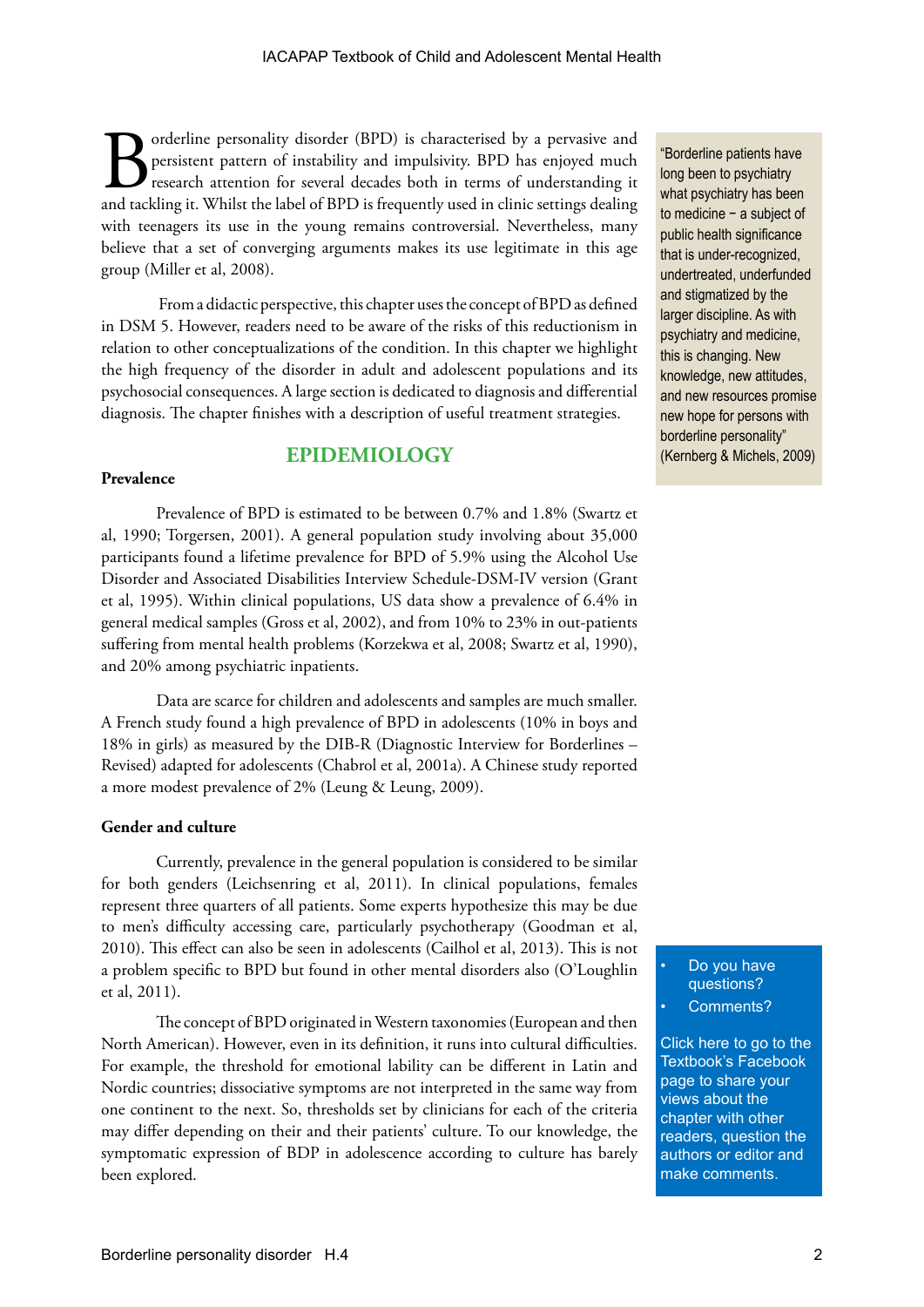Through the International Classification of Diseases, the World Health Organisation has promoted the use of this diagnosis throughout the world, in addition to validating an international tool for its diagnosis (Loranger et al, 1994). Nevertheless, the North American model (exemplified by the Diagnostic and Statistical Manual of Mental Disorders, DSM) dominates in research publications (Maffei, 2006). Scientists from different regions of the world continue to use DSM diagnostic criteria as shown by recent publications, which highlights the issue of diagnosis according to culture (Rossier & Rigozzi, 2008; Wong et al, 2010). Migration does not seem to increase the risk of BPD (Pascual et al, 2008).

#### **Burden of illness**

It was estimated that BPD costs up to  $17,000\epsilon$  a year per patient in direct and indirect costs in the Netherlands (van Asselt et al, 2007). This includes treatment, particularly hospitalisation, sick leave and loss of productivity. If prevalence in the general population is considered, costs would be substantial. Nevertheless, this European data cannot be extrapolated to the rest of the world as it reflects the medical-economic context in Western countries.

The consequences of BPD for the people around the sufferer depend on their vulnerability to the behaviour and demands of BPD individuals. Families of adolescents in particular need to tackle their child's demands for autonomy whilst protecting the youth and learn to manage worries related to risk-taking behaviour. This can cause considerable stress (Fruzzetti et al, 2005; Gerull et al, 2008; Hoffman et al, 2005).

Apart from physical complications ensuing from self-harming behaviours, BPD patients are exposed to risks due to their impulsivity, resulting mostly in accidents, substance misuse, and sexually transmitted diseases (Sansone et al, 1996, 2000a, 2000b, 2001). Finally, instability in emotional and inter-personal relationships leads to communication problems between parents and children (Guedeney et al, 2008; Hobson et al, 2005, 2009; Newman et al, 2007). Observational studies of mothers with BPD concerning attitudes towards their infants and young children show less availability, poorer organisation of behaviours and mood, and lower expectations of positive interactions. These mothers are described more often as overprotective/intrusive and less as demonstrative/sensitive (Abela et al, 2005; McClellan & Hamilton, 2006; Newman et al, 2007). Their children experience higher rates of parental separation and loss of employment compared to those whose mothers suffer from depression or from other personality disorders.

The psychological development of children with BPD mothers is affected and they tend to withdraw from their surroundings (Abela et al, 2005; McClellan & Hamilton, 2006). These children are less attentive, less interested or eager to interact with their mothers, and demonstrate a more disorganised attachment in the Strange Situation Test (Abela et al, 2005). Children of mothers with BPD show high rates of suicidal thoughts (25%); the risk of children suffering from depression is seven times higher if the mother has a double diagnosis of depression and BPD (Bradley et al, 2005).



The concept of BPD has become part of cultural representations of Western populations: it has emerged in Facebook® and in artistic works (i.e., the book "Borderline" by Marie-Sissi Labrèche, or the film "Girl Interrupted" directed by James Mangold − based on Susanna Kaysen's account of her 18-month stay in a mental hospital).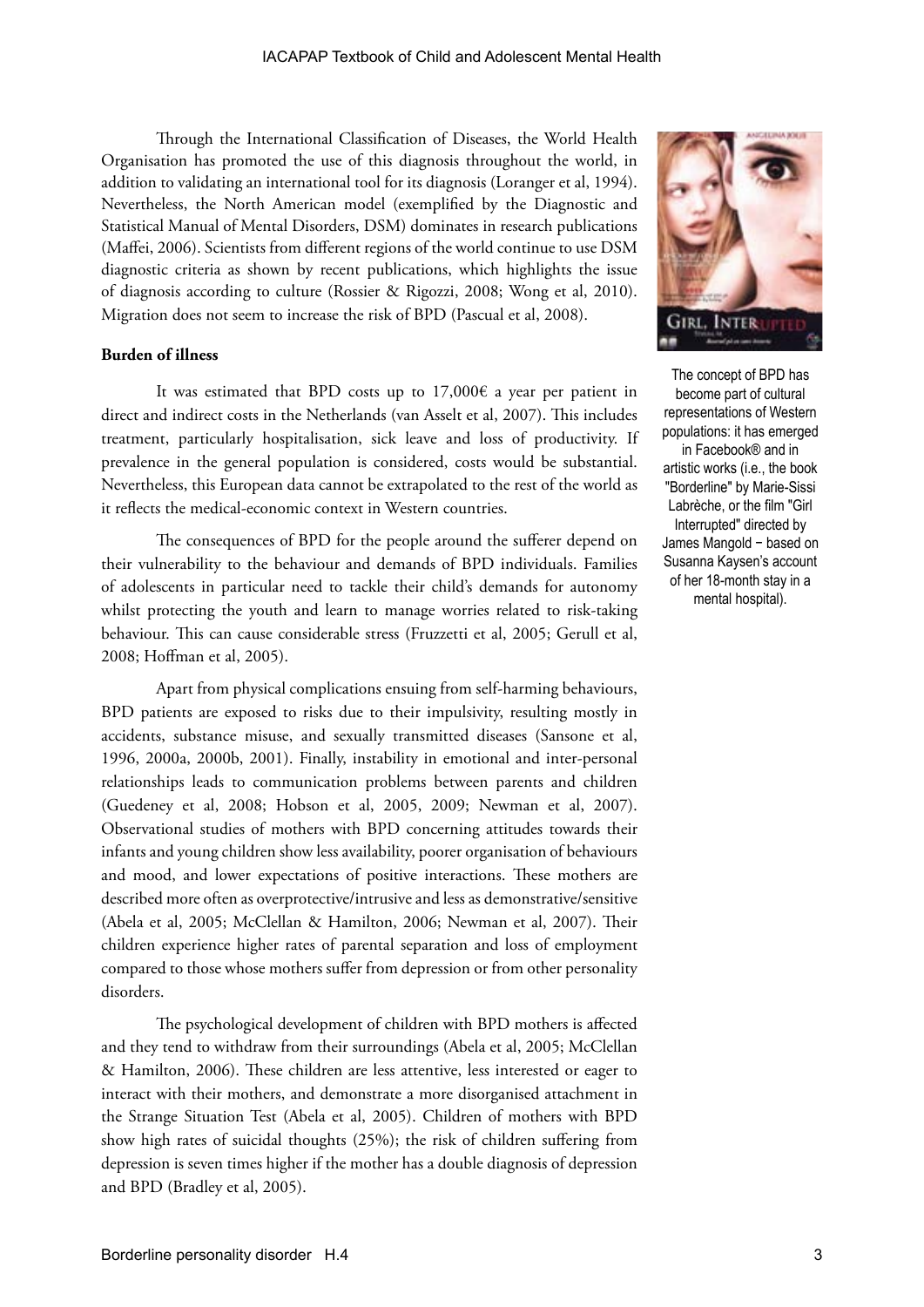# **AGE OF ONSET AND COURSE**

DSM-5 recommends that a diagnosis of BPD should not be made before the age of 18 years. In practice diagnosis is made earlier when symptoms are clear and persistent.

Follow up studies show that remission is common − 74% after 6 years; 88% after 10 years (Zanarini et al, 2003a; 2006) − questioning the notion that this is a chronic, unremitting condition. There appears to be two clusters of symptoms, one (characterised by anger and feelings of abandonment) tends to be stable or persistent while the other (characterised by self-harm and suicide attempts) is unstable or less persistent. It should be clarified that in most cases remission actually means a reduction in the number of symptoms below the diagnostic threshold and not necessarily the complete resolution of the disorder (Shea et al, 2002).

The risk of death by suicide in BPD patients is estimated at between 4% and 10%, one of the highest of any psychiatric illness. Suicide risk is higher in the event of co-occurrence with a mood disorder or substance abuse and with increasing number of suicide attempts (Paris, 2002). Suicide seems to occur late in the course of the disorder, around 30-37 years of age, and rarely during treatment (Paris, 2002).

These individuals' functioning is significantly impaired (e.g., Global Assessment of Functioning scale scores around 50), with frequent job losses, unstable relationships, and history of rape (Zittel Conklin & Westen, 2005). Functioning is more impaired than in other personality disorders and depression (Skodol et al, 2002; Zanarini et al, 2005).

Remission is also high when diagnosis is made during adolescence (Biskin et al, 2011); the peak frequency of BPD symptoms appears to be at 14 years of age (Chabrol et al, 2001b). However, in spite of the high remission rate, the presence of BPD in adolescence is far from harmless. Apart from the already mentioned complications inherent to the disorder, diagnosis increases the risk of other negative outcomes. For example, 80% of teenagers with BPD will suffer from a personality disorder in adulthood, even though BPD will occur in only 16% of them (Deschamps & Vreugdenhil, 2008).

# **CAUSES AND RISK FACTORS**

The cause of BPD is unknown, however, several explanatory hypotheses can be found in the medical literature. The most widely accepted theories are psychogenic, mostly following psychoanalytic thinking. One of the initial explanations was based on the object-relations theory, particularly championed by Otto Kernberg (Clarkin et al, 2006). More recently, John Bowlby's attachment theory provided further insights on the possible mechanisms underlining BPD (Bateman & Fonagy, 2004), while another view emphasizes the importance of emotional dysregulation (Linehan, 1993). Finally, cognitive theories highlight dysfunctional thinking patterns learnt in childhood, which are maintained in adulthood (Young, 1999). All these theories stress the importance of individuals' emotional development, scarred by trauma and emotional deficits, subsequent to a failure to adapt the environment to a child's needs.



Click on the picture to view Emily's history (10:43)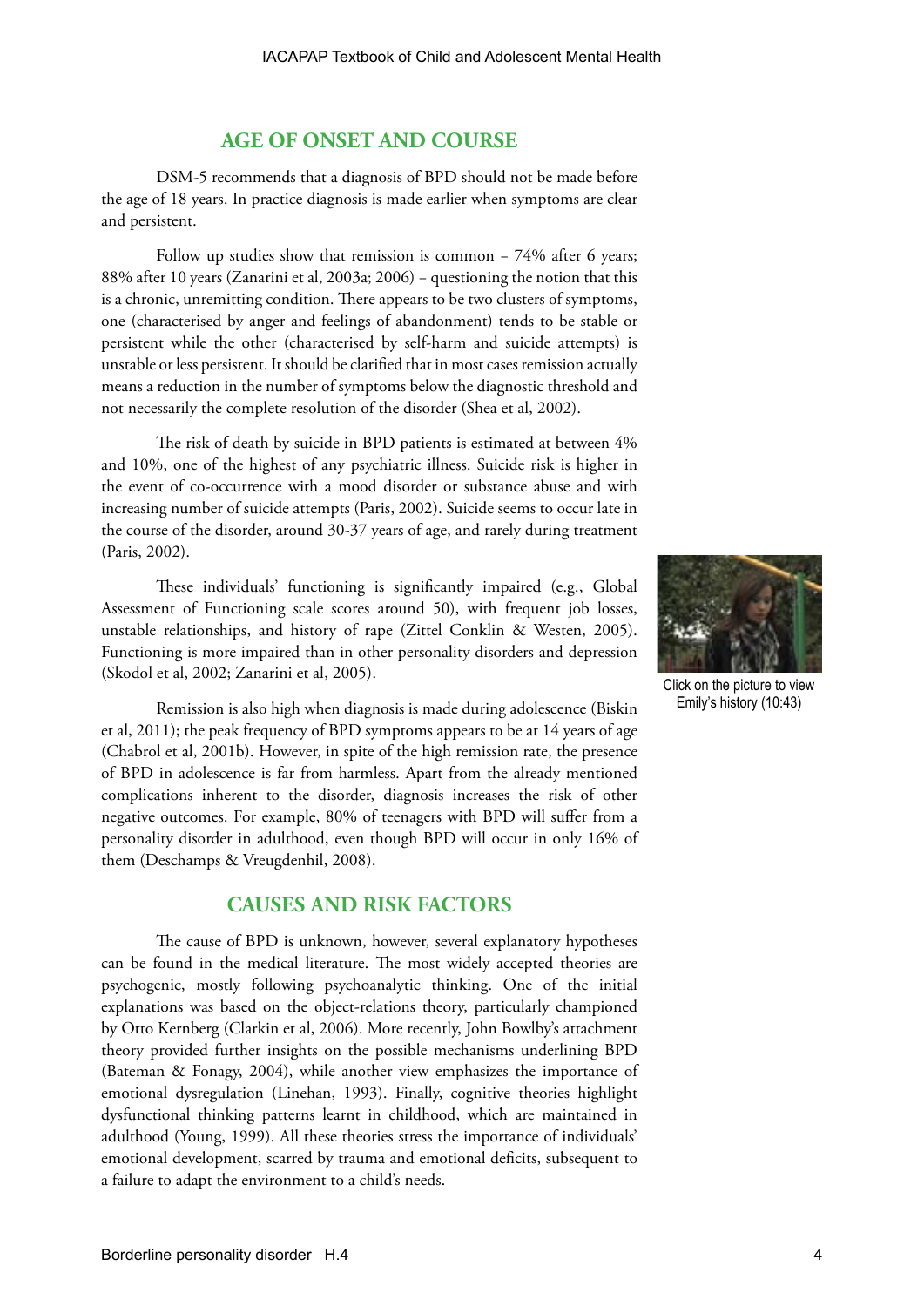

Born in 1926; died in 1962 in tragic circumstances. She was an American actress that became a major sex symbol. She grew up with a mentally unstable mother who was financially unable to care for her. She was two years below the legal age when she married her first husband. She took numerous overdoses and had many passionate relationships. She underwent several psychological treatments and psychiatric hospitalizations.

At an epidemiological level, retrospective research has shown a significant prevalence of childhood trauma, sexual abuse, prolonged separations and neglect among patients with BPD (Zanarini et al, 1997). However, these experiences cannot be construed as direct causes of BPD. Although childhood trauma is high in this population, it is not present in all cases and, when it does exist, it not always causes a BPD. Nevertheless, the high occurrence of early trauma has been used to support an alternative model − as a traumatic disorder resulting from chronic childhood trauma (Golier et al, 2003). Without completely explaining the disorder, repeated childhood trauma seems to be a frequent element in BPD populations and among patients with PTSD. It should be highlighted also that about half the patients with BPD also meet the criteria for PTSD.

Early maternal separation is associated with both BPD and persistence of BPD symptoms over time (Crawford et al, 2009). Finally, BPD also has a genetic component; heritability has been estimated at 47 % (Livesley, 1998). As in almost all psychiatric disorders, inheritance in BPD is polygenic. Further, interaction between genes and environment, as described in the preceding paragraphs, makes it difficult to interpret these data (Steele & Siever, 2010).

# **DIAGNOSIS**

#### **Clinical symptoms**

In an effort to improve diagnostic reliability, DSM-III (American Psychiatric Association, 1981) introduced a multi-axial system, placed personality disorders on a different axis, Axis II − alongside intelectual disability − and described BPD as a separate diagnosis. DSM-5 (American Psychiatric Association, 2013)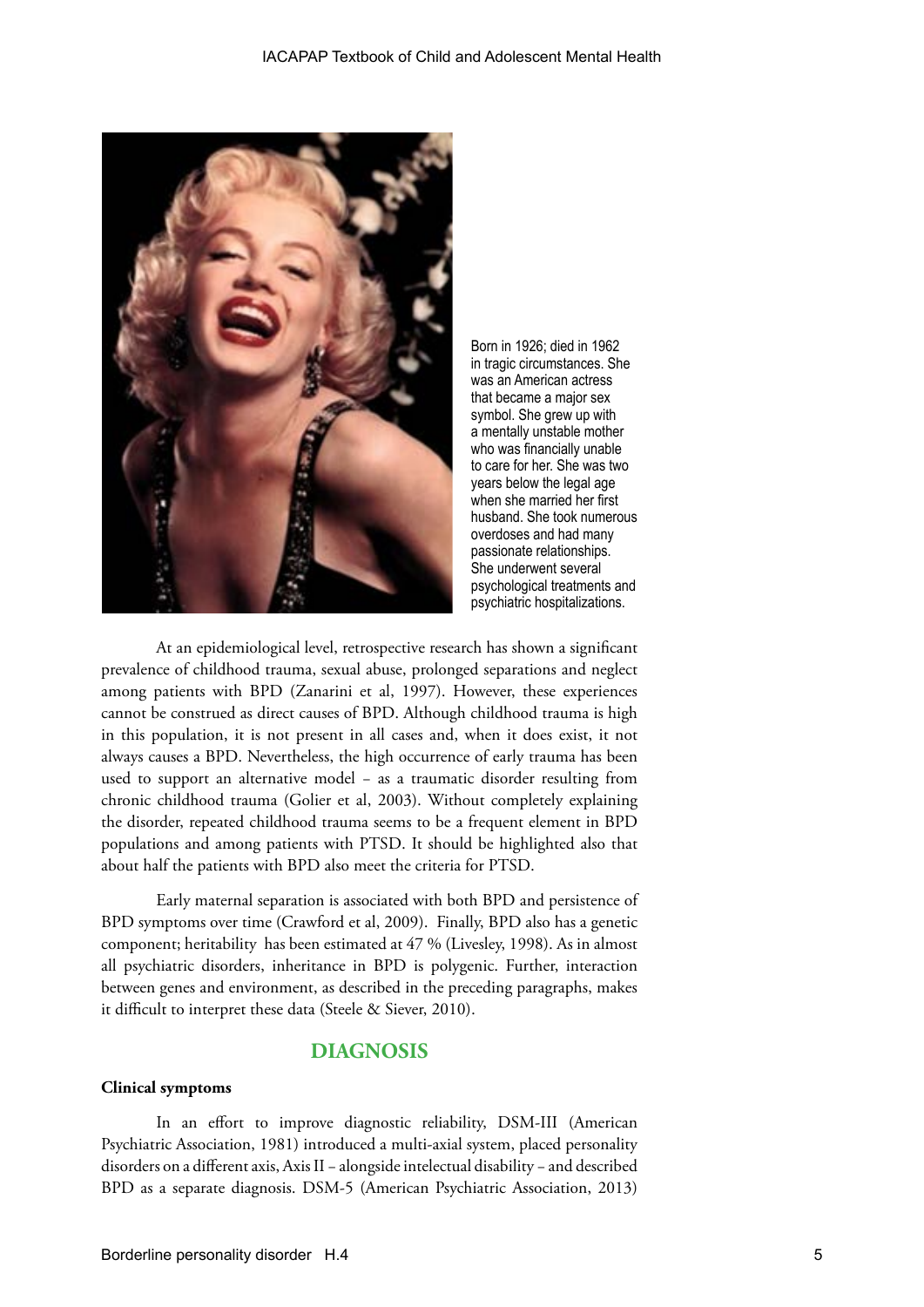| Table H.4.1<br>Criteria for and dimensions of borderline personality disorder |       |                                                                                                                                                                                            |                  |  |  |
|-------------------------------------------------------------------------------|-------|--------------------------------------------------------------------------------------------------------------------------------------------------------------------------------------------|------------------|--|--|
|                                                                               |       | <b>DSM-5 CRITERIA</b>                                                                                                                                                                      | <b>DIMENSION</b> |  |  |
|                                                                               | $6 -$ | Affective instability due to a marked reactivity of mood (e.g., intense episodic dysphoria,<br>irritability, or anxiety usually lasting a few hours and only rarely more than a few days). |                  |  |  |
|                                                                               | $7 -$ | Chronic feelings of emptiness                                                                                                                                                              | Emotional        |  |  |
|                                                                               | $8 -$ | Inappropriate, intense anger or difficulty controlling anger (e.g., frequent displays of temper,<br>constant anger, recurrent physical fights)                                             |                  |  |  |
|                                                                               | $3 -$ | Identity disturbance: markedly and persistently unstable self-image or sense of self.                                                                                                      | Cognitive        |  |  |
|                                                                               | $9 -$ | Transient, stress-related paranoid ideation or severe dissociative symptoms                                                                                                                |                  |  |  |
|                                                                               | $4 -$ | Impulsivity in at least two areas that are potentially self-damaging (e.g., spending, sex,<br>substance abuse, reckless driving, binge eating).                                            | Impulsive        |  |  |
|                                                                               | $5 -$ | Recurrent suicidal behaviour, gestures, or threats, or self-mutilating behaviour                                                                                                           |                  |  |  |
|                                                                               | $1 -$ | Frantic efforts to avoid real or imagined abandonment.                                                                                                                                     |                  |  |  |
|                                                                               | $2 -$ | A pattern of unstable and intense interpersonal relationships characterized by alternating<br>between extremes of idealization and devaluation.                                            | Interpersonal    |  |  |

reversed this decision abandoning the multiaxial approach. According to DSM-5, the main characteristics of BPD are instability and impulsivity, as described Table H.4.1. To make a diagnosis of BPD according to DSM-5, the presence of five or more of the symptoms listed in Table H.4.1 is required. Also, the pattern of behaviour must be enduring, inflexible and pervasive across a broad range of personal and social situations, and must cause significant impairment or distress.

The International Classification of Diseases, 10th edition (ICD-10) (World Health Organization, 2000), places BPD within the "emotionally labile personalities" and includes an impulsive sub-type (Table H.4.2). Both classifications require that the behaviour pattern be pervasive, begin in adolescence or early adulthood, and cause significant impairment in functioning.

#### **Subtypes**

DSM-5 does not distinguish subtypes within BPD. Subtypes may be defined by the comorbidities. Nevertheless, some researchers propose two subtypes:



Self-cutting is common in people with BPD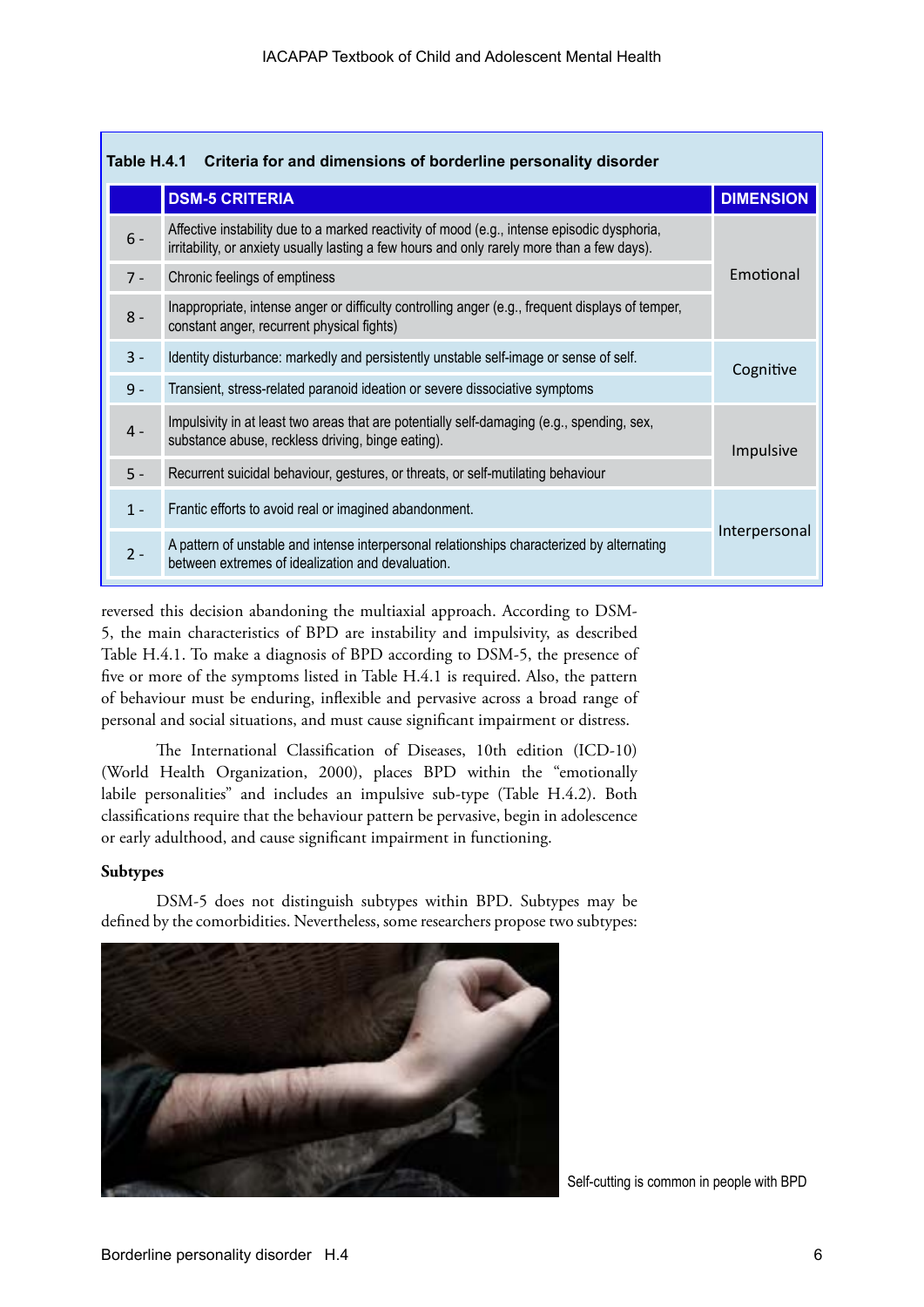### **Table H.4.2 ICD-10 description of emotionally labile personality**

#### **F60.3 Emotionally unstable (borderline) personality disorder**

A personality disorder in which there is a marked tendency to act impulsively without consideration of the consequences, together with affective instability. The ability to plan ahead may be minimal, and outbursts of intense anger may often lead to violence or "behavioural explosions"; these are easily precipitated when impulsive acts are criticized or thwarted by others.

Two variants of this personality disorder are specified, and both share this general theme of impulsiveness and lack of self-control.

#### **Impulsive type:**

The predominant characteristics are emotional instability and lack of impulse control. Outbursts of violence or threatening behaviour are common, particularly in response to criticism by others.

#### **Borderline type:**

Several of the characteristics of emotional instability are present; in addition, the patient's own self-image, aims, and internal preferences (including sexual) are often unclear or disturbed. There are usually chronic feelings of emptiness. A liability to become involved in intense and unstable relationships may cause repeated emotional crises and may be associated with excessive efforts to avoid abandonment and a series of suicidal threats or acts of self-harm (although these may occur without obvious precipitants).

*dependent* and *impulsive*. The former would be characterised by ambivalent, unstable relationships; the latter by a pattern of impulsive acts in multiple areas, including breaking the law. ICD-10, on the contrary, describes an impulsive and a borderline subtype (see Table H.4.2).

#### **Presenting symptoms**

It is rare for patients to go to see their doctor complaining of BPD, even though publicity about the disorder in the media and Internet has started to make people more aware of this illness. Presentation is often prompted by another problem (i.e., substance misuse, mood swings), problematic behaviour (i.e., abnormal eating, self-harm), or relationship problems. While self-harm decreases over time, it is a particularly useful identifying symptom in adolescence.

#### **From a categorical to a dimensional concept of BPD**

If we were to follow the DSM criteria to the letter, BPD would only be diagnosed in adults (Gicquel et al, 2011). However, some clinicians consider that this diagnosis can be made in adolescents with the proviso of accepting a lower predictive power than for adults (Bondurant et al, 2004). Aware of the shortcomings of current taxonomies, there has been a trend towards a dimensional conceptualization of the disorder. Table H.4.1 shows the DSM-5 diagnostic criteria and the four dimensions that have emerged from these criteria.

Within this framework, personality disorders would lie at the extreme end of personality traits, ranging from normal to pathological. Research by Zanarini et al (2007) highlight the stability of the disorder, the average duration of symptoms and the potential for remission and recovery, this is summarised in Table H.4.3.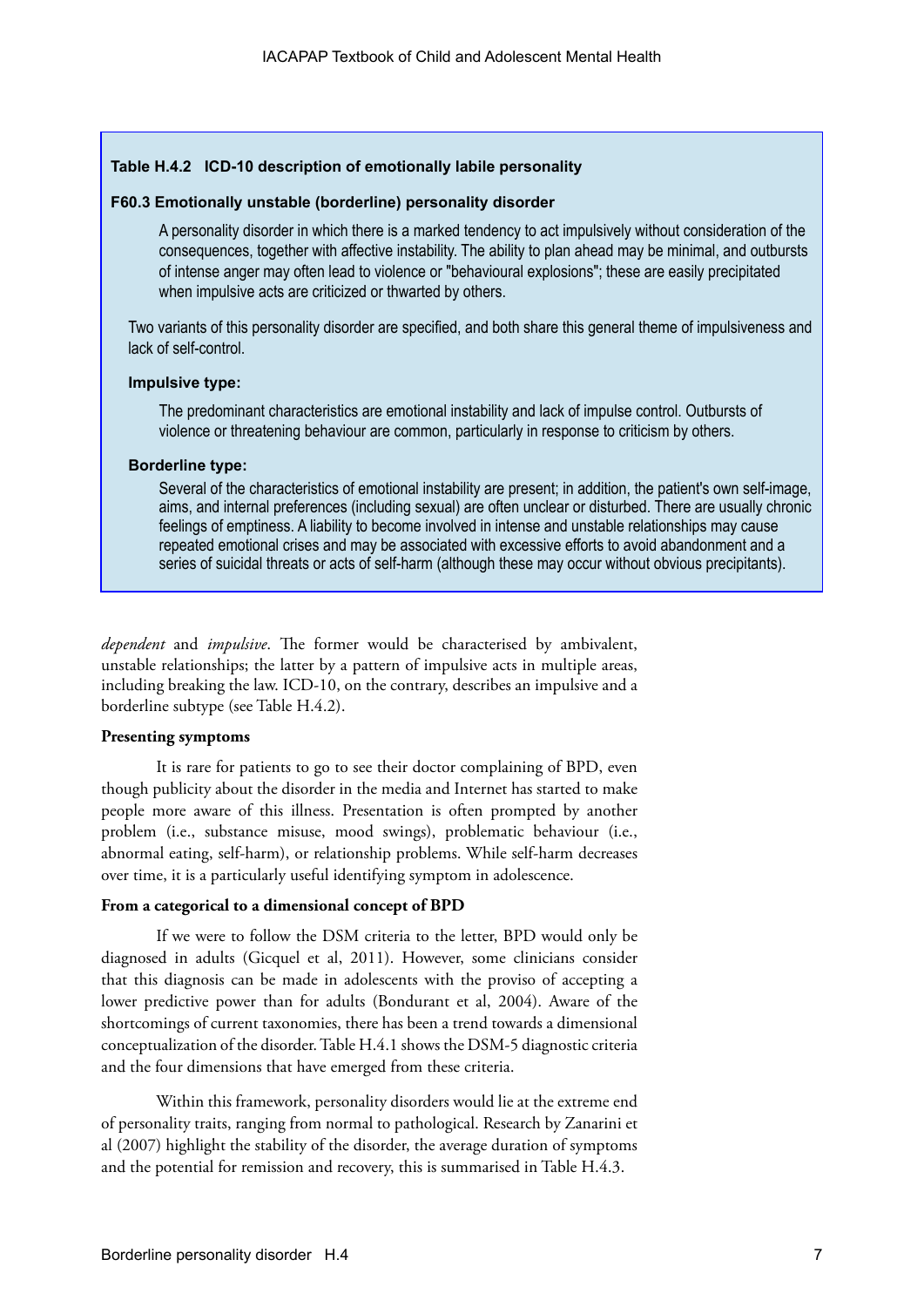| Table H.4.3 Evolution of borderline personality disorder symptoms over time.                                                                                                                                                                                         |                         |                        |  |  |  |
|----------------------------------------------------------------------------------------------------------------------------------------------------------------------------------------------------------------------------------------------------------------------|-------------------------|------------------------|--|--|--|
| <b>SYMPTOMS</b>                                                                                                                                                                                                                                                      | <b>AVERAGE DURATION</b> |                        |  |  |  |
| Para-psychotic manifestations<br>Risky sexual behaviour<br>Regression linked to treatment<br>Counter-transference problems, "special" treatment<br>relations                                                                                                         | $0 - 2$ years           |                        |  |  |  |
| Abuse, dependence on psychoactive substances<br>Self-harm<br>Repeated suicide attempts<br>Demandingness<br>Severe identity disorder                                                                                                                                  | $2 - 4$ years           | Acute symptoms         |  |  |  |
| Stormy relationships<br>$\bullet$<br>Manipulation, sadism, devaluation<br><b>Emotional instability</b><br>$\bullet$<br>Unusual perceptual experiences, strange thoughts<br>Feelings of abandonment, annihilation, collapse<br>Non hallucinatory paranoid experiences | $4 - 6$ years           |                        |  |  |  |
| Major depressive episode, chronic depression<br>Chronic feelings of despair, guilt<br>Chronic anxiety<br>$\bullet$<br>Overall impulsivity<br>٠<br>Cannot bear to be alone<br>$\bullet$<br>Conflict around dependence on care<br>Dependency, masochism                | $6 - 8$ years           | Temperamental symptoms |  |  |  |
| Chronic anger, frequent bouts of anger<br>$\bullet$<br>Chronic feeling of solitude, emptiness                                                                                                                                                                        | $8 - 10$ years          |                        |  |  |  |

It remains to be seen whether some adolescents experience "borderline moments" and others show marginal functioning or organisation. It is a fact that not all marginal adolescents develop BPD. This raises the question of the future of adolescents with marginal functioning. In this line, Bornovalova et al (2009) highlight the risk of diagnostic "labelling" of personality disorders in adolescents, a population undergoing many developmental changes.

# **DIFFERENTIAL DIAGNOSIS**

# **Comorbidity**

An international French-speaking study in adolescents led by the European Research Network on BPD (EURNET-BPD), found that BPD is very often comorbid with depression (71.4%), anorexia (40.2%), bulimia (32.9%), alcohol abuse (23.5%) and substance abuse (8.2%). In particular, comorbid ADHD may be an indicator of severity (Speranza et al, 2011). These data are similar to that reported for adults (Zanarini et al, 1998a). Data from the EURNET-BPD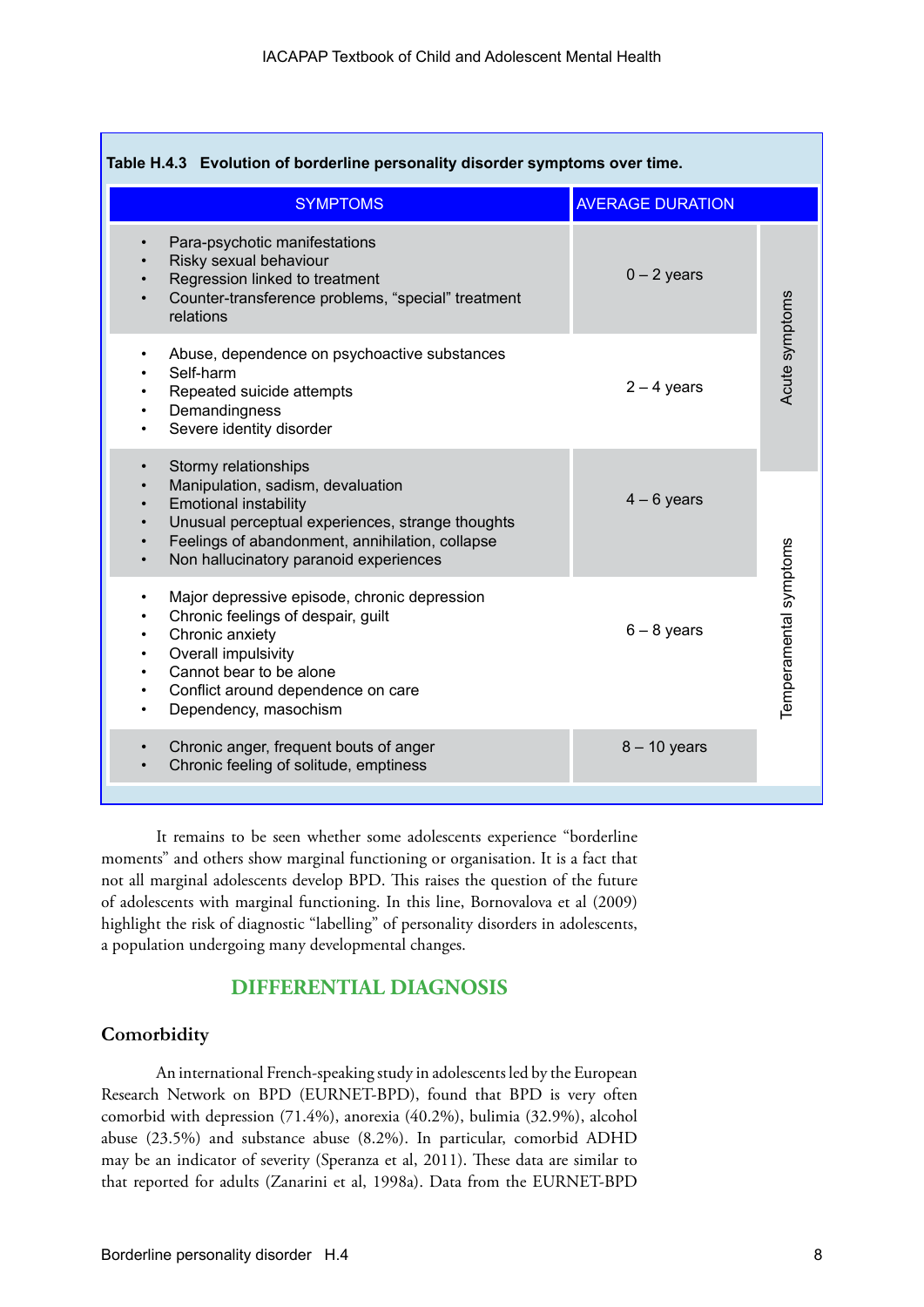group found that the highest comorbidity with other personality disorders was for antisocial (22.3%) and avoidant (21.2%), also similar to those found in adults (Zanarini et al, 1998b); there are gender differences in both adolescents and adults with a predominance of comorbid antisocial personality among boys.

#### **Psychometric evaluation**

Many instruments exist to evaluate personality disorders in adults. These are some of the most widely used:

- SIDP-IV (Structured Interview for the Diagnosis of DSM-IV Personality Disorders) (Stangl et al, 1985). The DSM-IV version is widely used internationally (Pföhl et al, 1995) and has been used for adolescents (Chabrol et al, 2002)
- SCID-II (Structured Clinical Interview for DSM-IV) (First et al, 1997), complimenting SCID-I, which is used to diagnose Axis I disorders
- The IPDE (International Personality Disorders Examination; (Loranger et al, 1994) is a semi-structured interview that generates personality disorder diagnoses according to both ICD-10 and DSM-IV
- DIB-R (Diagnostic Interview for Borderline-Revised; Zanarini et al, 1990) is a semi-structured interview with 129 items. Although it does not diagnose DSM-IV BPD, it has satisfactory convergent validity with DSM-IV
- • CAPA (Child and Adolescent Psychiatric Assessment) may also be relevant for BPD diagnosis (Renou et al, 2004).
- There are also self-report questionnaires that can be useful as screening instruments, such as the MSI-BPD (McLean Screening Instrument for BPD) and the PDQ-4+ (Personality Diagnostic Questionnaire) (Zanarini et al, 2003b, Hyler et al, 1989).

# **TREATMENT**

Several treatment guidelines for BPD are available, i.e., by the American Psychiatric Association (2001) and by the National Institute for Health and Clinical Excellence (NICE, 2009). Most have few recommendations specifically for adolescents.

#### **Aims**

Setting a treatment plan and treatment goals is the first step in management, which will be influenced by the patient's instability. In practice, this will entail monitoring the patient's progress, working from a crisis management approach to deal with crises and to manage harmful behaviour, progressing towards long term work on the personality aspects. At each stage a therapeutic contract is set up after needs and reasons for change are determined. Individualised aims would follow a hierarchy that needs to be explained to the adolescent. For example, reducing the risk of death would take precedence over treating symptoms or improving quality of life. Furthermore, adult caregivers need to be involved and assist in management (e.g., by removing toxic substances).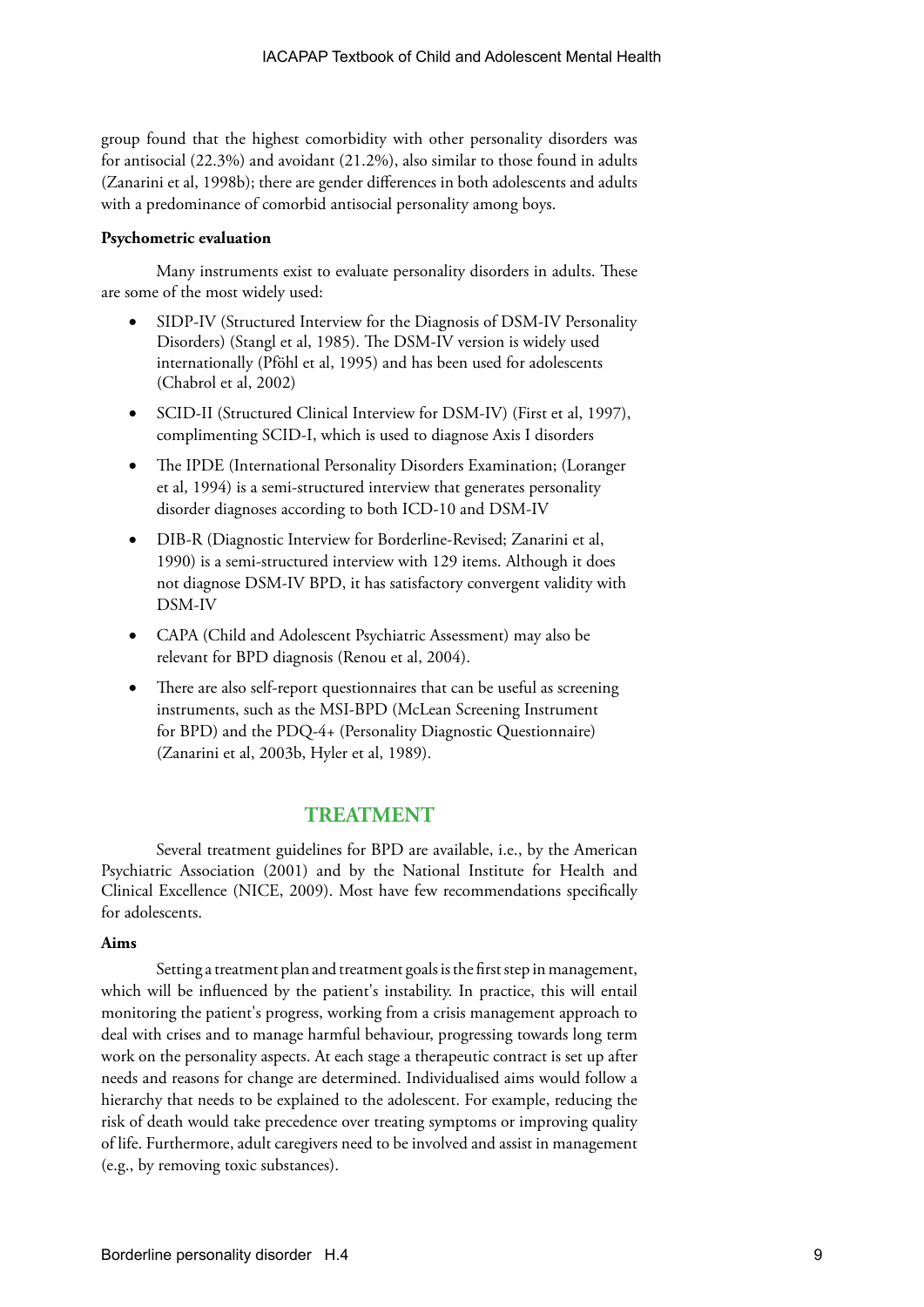#### **Care framework**

Treatment of adolescents with BPD *should usually be delivered as outpatient*. A sequential and eclectic approach offers a pragmatic solution to the clinical diversity and the natural evolution of the disorder (Gunderson, 2001). Determining the care framework thereby involves different aspects:

- **Risk evaluation**
- Mental state
- Level of psychosocial functioning
- Aims and motivation of the patient
- Social environment
- Comorbidity and
- Predominant symptoms.

In practice, *inpatient treatment* can be considered for cases with severe comorbidity (e.g., addictions, severe depression) and when crisis management or day hospitalisation are unable to contain the patient. The short term management of suicide risk by admission to hospital is undermined by the absence of effectiveness data and the risk of patients' regression.

As outpatient, treatment can be by an individual clinician, as a partnership between a treating psychiatrist and a psychotherapist, or in a day hospital setting, if available. It is helpful if psychotherapy and medication prescription are provided by different clinicians. Finally, the school can also play a role in the management of adolescents with BPD by offering stability and a place where they can build their identity and relationships, essential ingredients for these patients' improvement.

#### **Biological treatments**

According to the NICE (2009) guidance, drug treatment should not be used specifically for borderline personality disorder or for the individual symptoms or behaviours associated with the condition (for example, repeated self-harm, marked emotional instability, risk-taking behaviour, and transient psychotic symptoms). However, comorbid disorders may require medication treatment. In addition, side effect profiles, compliance, and the risk of incorrect usage limit the usefulness of medication. Finally, to our knowledge, no drug has been approved for BPD treatment for adults or adolescents. These precautions highlight the limited role of psychotropic drugs in the overall care of BPD.

Apart from expert opinion, several meta-analyses provide guidance (Binks et al, 2006a; Ingenhoven & Duivenvoorden, 2011; Mercer, 2007; Nose et al, 2006; Rinne & Ingenhoven, 2007; Stoffers et al, 2010). The substances studied include neuroleptics, antidepressants, omega-3 fatty acids, and anticonvulsants. However, the short duration of the trials, the low number of studies, the high number of participants lost to follow up, the absence of comparative studies, and restrictive inclusion criteria in most of the controlled trials limit the interpretation of the results.

As far as benzodiazepines are concerned, they can be used in one-off situations but have considerable risk for addiction or for disinhibiting these patients (American Psychiatric Association, 2001). In general, sedative treatments should not be prescribed for more than a week to deal with a crisis (National Institute



Click on the picture to access the NICE guideline



Click on the picture to access the National Health and Medical Research Council of Australia's 2012 Clinical Practice Guideline for the Management of Borderline Personality Disorder. This guideline contains a considerable amount of information about adolescents.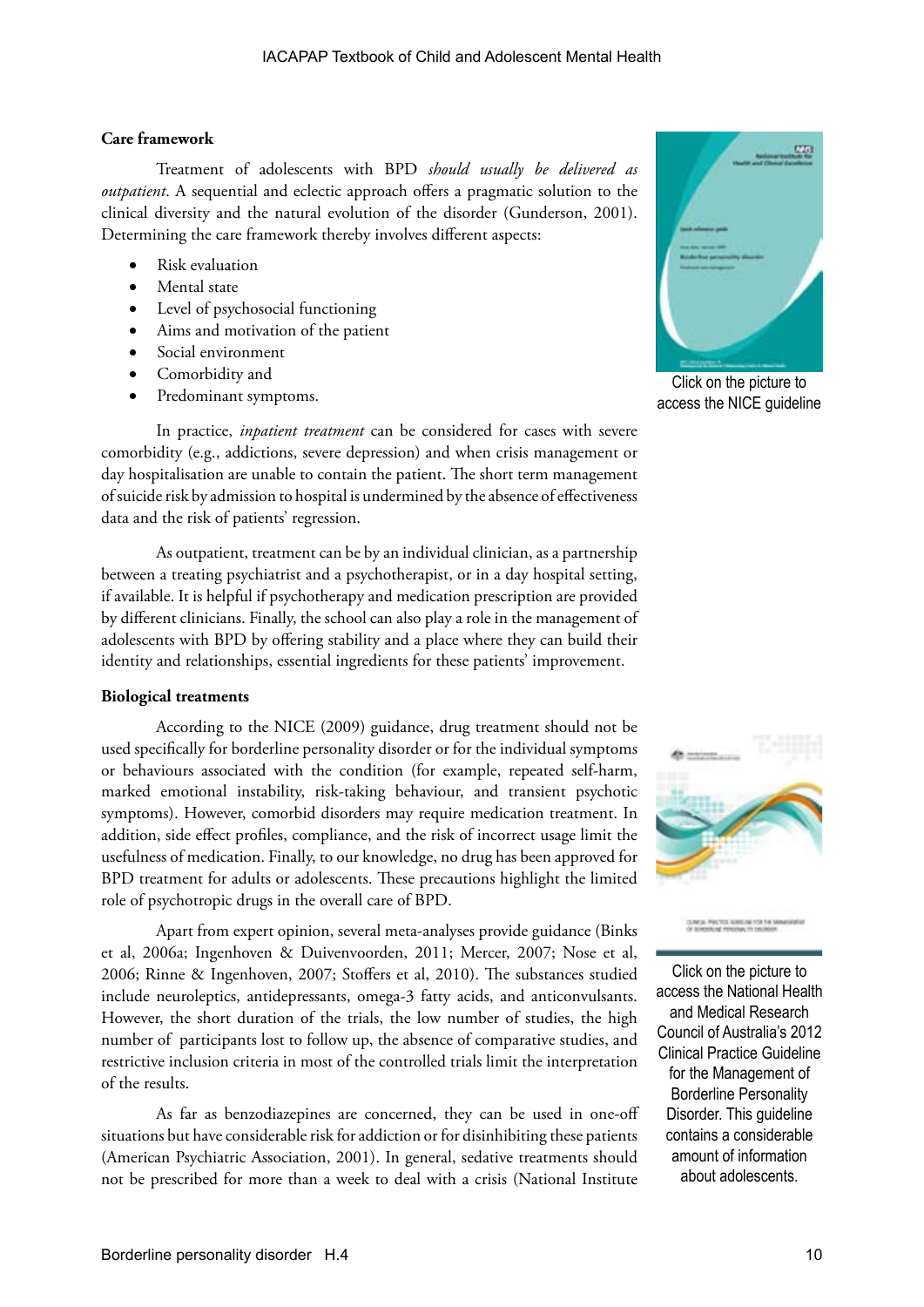for Health and Clinical Excellence, 2009). This explains the need for intensive monitoring and regular treatment review to identify unhelpful medications and their cautious and gradual removal. Antipsychotic drugs, in particular, should not be used for medium- or long-term treatment (National Institute for Health and Clinical Excellence, 2009). However, in the short-term, antipsychotics can have beneficial effects on cognitive-perceptual symptoms, anger, and mood lability (Ingenhoven & Duivenvoorden, 2011).

### **Psychotherapy**

Psychotherapies used to treat BPD share many aspects. For example, most highlight the importance of drawing a care contract at the start of therapy, including ways of dealing with risk situations, particularly suicidal crises, and contact between sessions (e.g., telephone), which must be agreed upon.

When considering psychological treatment for a person with BPD, clinicians should take into account (National Institute for Health and Clinical Excellence, 2009):

- Patients' choice and preference
- Degree of impairment and severity
- • Patients' willingness to engage with therapy and their motivation to change
- Patients' ability to remain within the boundaries of a therapeutic relationship
- The availability of personal and professional support.

A variety of psychotherapy approaches have been used for BPD including individual, group, and crisis treatments. There is no evidence to suggest that one specific form of psychotherapy is more effective than another (Binks et al, 2006b; Leichsenring & Leibing, 2003; Leichsenring et al, 2011).

*Schema Focused Therapy (SFT)* seeks to extend CBT principles to the treatment of personality disorders by placing greater emphasis on the therapeutic relationship, affect and mood states, lifelong coping styles (e.g., avoidance and overcompensation), entrenched core themes (i.e., maladaptive schemas, which develop when specific, core childhood needs are not met), and more discussion of childhood experiences and developmental processes. One study found that after three years of treatment SFT was more effective than a psychodynamically based transference-focused psychotherapy for participants with BPD (Giesen-Bloo et al, 2006).

Among the group treatments, the *Systems Training for Emotional Predictability and Problem Solving* (*STEPPS*; Blum et al, 2002, Blum et al, 2008) is based on a systems approach. The program includes two phases: a 20-week basic skills group, and a one-year, twice-monthly advanced group program. In this model, BPD is understood as a disorder of emotion and behaviour regulation. The goal is to provide the person with BPD, other professionals treating them, and close friends and family with a common language to communicate clearly about the disorder and the skills used to manage it. This helps to avoid "splitting" (a primitive defence mechanism in which the person externalizes internal conflicts by seeking to draw others around them into taking sides or being "good" or "bad").

#### **Tips for treatment**

- **• Support**. Given the high demands these patients place on clinicians, working in a team makes it easier to manage them. If a team is not available, regular supervision or access to colleagues for advice is highly recommended.
- **• Continuity**. Continuity of care over time is essential since treatment usually lasts years rather than weeks or months. Building a therapeutic relationship requires reliability from the professionals providing care.
- **• Clear framework**. Both clinician and patients must have a clear understanding of their work, its limits and how they will go about it.
- **• Responsibility**. While patients' behaviour and even diagnosis encourage systems (family, therapists, institutions) to take responsibility away from patients, it is useful to remember that increasing their emotional control involves gradually accepting more responsibility.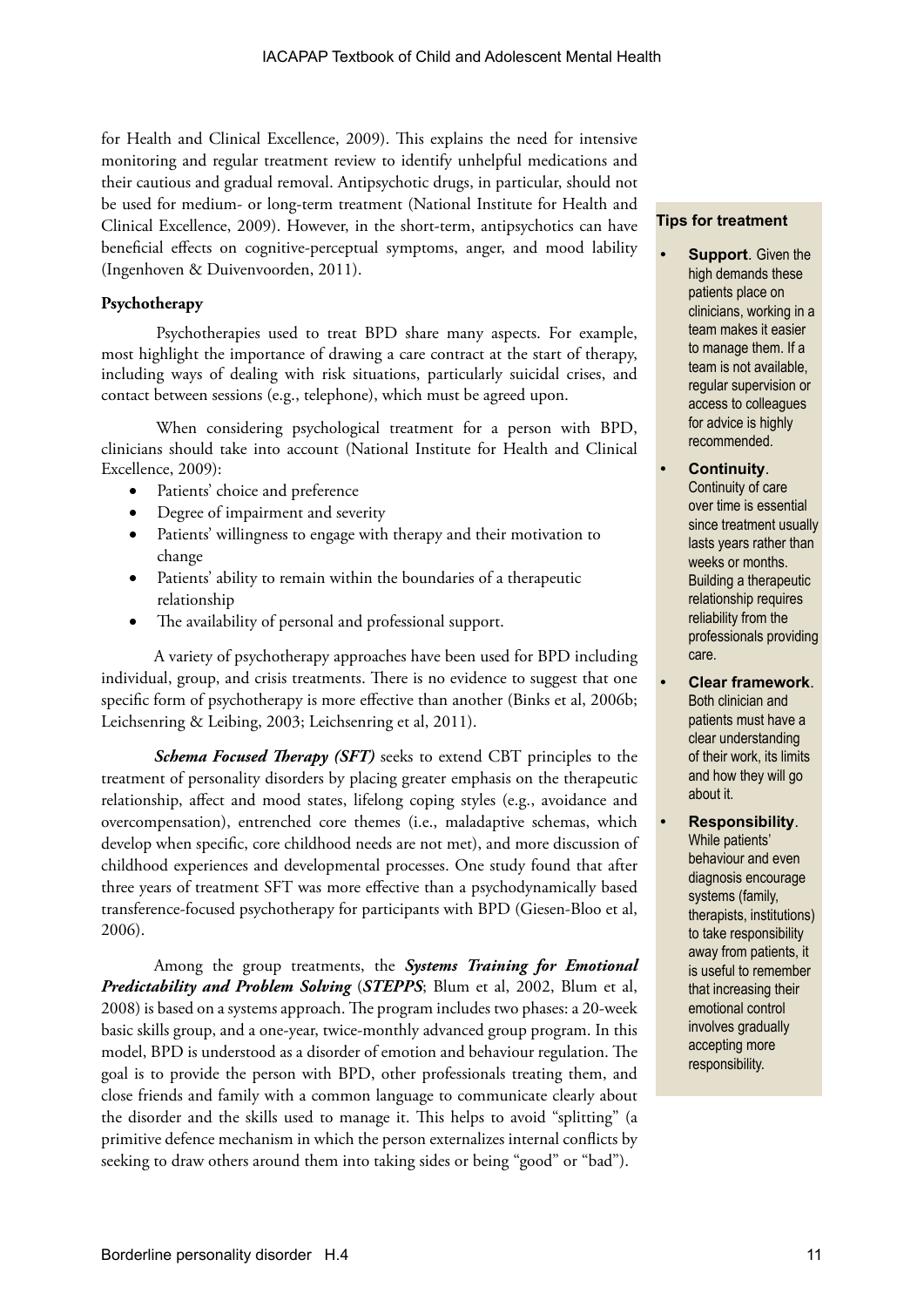#### **Mentalization-Based Treatment (MBT)**

MBT is a psychodynamic psychotherapeutic program based on attachment theory. It assumes that disorganised attachment promotes a failure in the capacity of mentalization. MBT was first designed for BPD patients. It is currently used for broader indications such as other personality disorders or depression. The treatment consists on group therapy combined with individual therapy, both on a weekly basis, usually in the framework of a day hospital. It aims to enhance the patient's capacity to represent their own and others' feelings accurately in emotionally challenging situations. The main aims of MBT are to improve affect regulation and behavioural control. It allows patients to achieve their life goals and develop more intimate and gratifying relationships.

Unlike in other psychodynamic approaches, the focus is not on transference or past relationships, the aim is not to develop biographical insight but to recover the capacity of metallization. Therapists seek to promote a secure attachment bond between members of the group and between clients and therapists. This safe attachment provides a relationship context in which to explore one's mind and those of others.

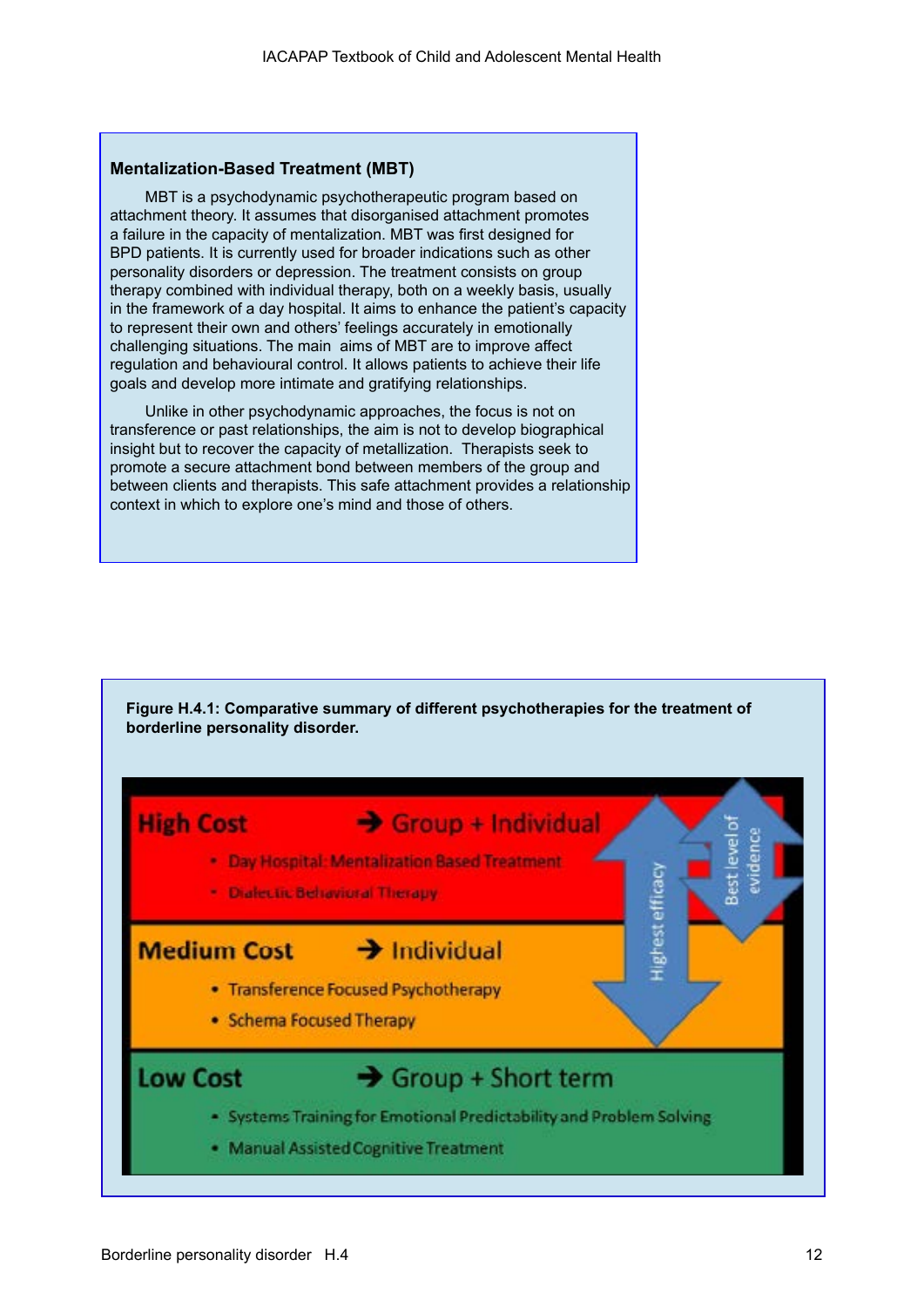**LIVES RESTORED** 

Expert on Mental Illness Reveals Her Own Fight



The Power of Rescuing Others: Marsha Linehan, a therapist and researcher at the University of Washington who suffered from borderline personality disorder, recalls the religious experience that

*Mentalization Based Treatment (MBT)* is a psychodynamic therapy developed by Bateman and Fonagy (1999, 2004). "Mentalization" in this model means the ability to differentiate and separate out one's own thoughts and feelings from those around us. The various aspects of mentalization are emphasized snd are reinforced and practiced within a supportive psychotherapy setting. Because the approach is psychodynamic, therapy tends to be less directive than in CBT.

*Transference Focused Psychotherapy (TFP)* is another psychodynamic approach. TFP assumes there is a psychological structure that underlies the specific symptoms of BPD. In such a psychological organization, thoughts and feelings about self and others are split into dichotomous experiences of good or bad, black or white, all or nothing. Since these either/or states determine the nature of the patient's perceptions, splitting leads to chaotic interpersonal relations, impulsive self-destructive behaviours, and other symptoms of BPD. Treatment – consisting of twice weekly individual psychotherapy sessions – focuses on the transference because it is believed that patients live out their predominant object relations dyads in the transference (Clarkin et al, 2007).

In adolescents, *Cognitive Analytic Therapy (CAT*; Ryle, 2004, Ryle & Beard, 1993) demonstrated similar efficacy to a "manualised good clinical care" treatment (Chanen et al, 2008). The CAT is a relatively brief treatment lasting 16 to 24 sessions.

It remains to be seen whether the gap between the number of treatments and their availability in clinical practice widens or narrows. Lack of support for these treatments at the front line may dishearten clinicians and lead them to ignore or reject psychotherapy options. It is important to remember at this point that a competently delivered treatment – meaning one that adheres to recommendations



Click on the image to access information about mentalisation based therapy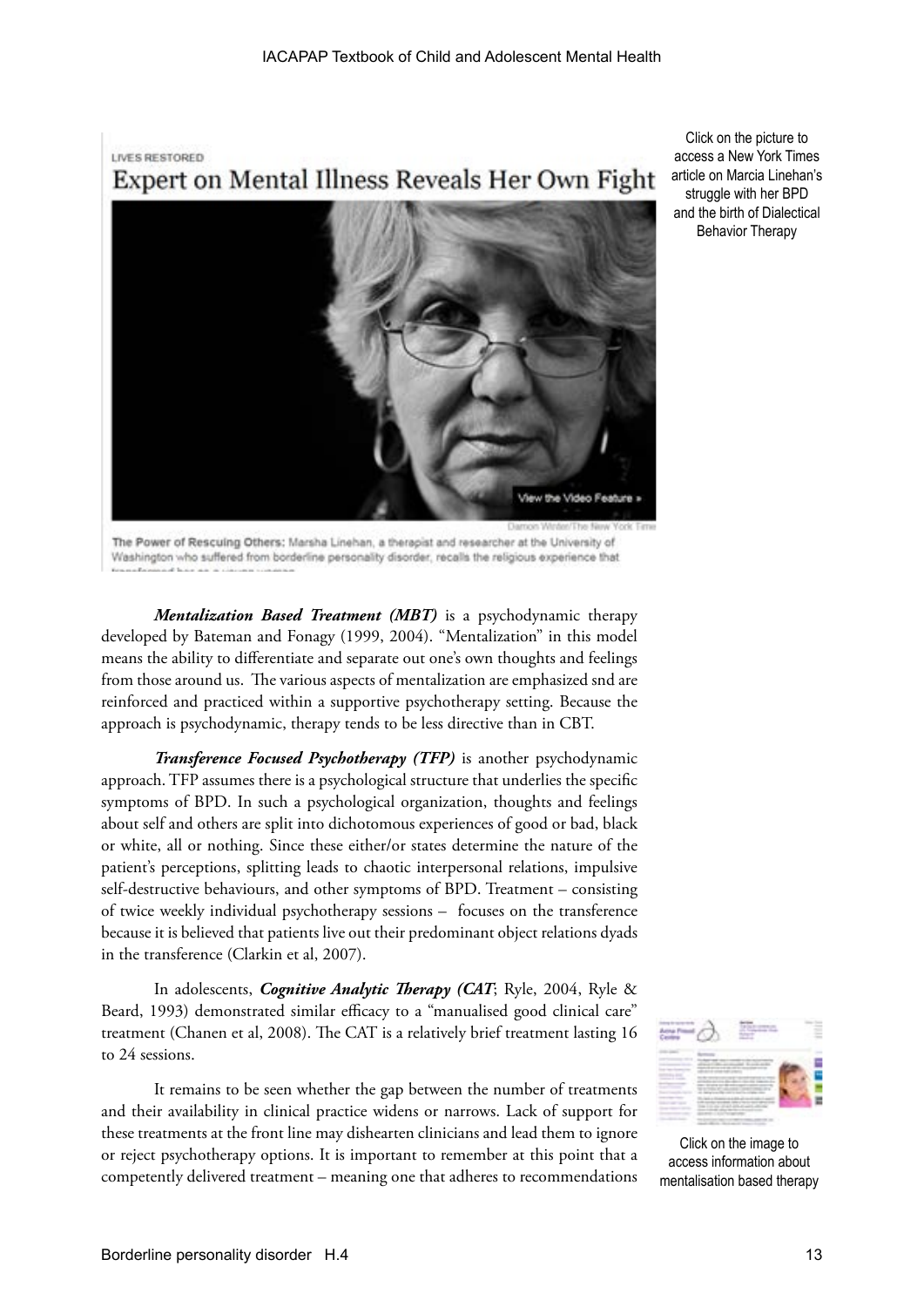– seems to produce results that are as good as those obtained with more complex treatments (McMain, 2007).

#### **Other treatments**

Many teams are working all over the world trying to develop shorter treatments that cost less and are more acceptable to patients than the traditional long term psychotherapeutic ones (see Figure H.4.1). Condensed forms of longterm treatment may be able to offer help to a maximum number of patients. In the same vein, psycho-education and consumer groups may provide valuable alternatives at a lower cost. Setting up a permanent hotline to offer support in difficult times, perhaps at the level of a health region or even a country, may be useful. Finally, prevention services may develop strategies to help parents with a view to reducing the incidence of these disorders in children.

# **CONCLUSION**

BPD is a disorder that can be found in adolescents; it has the range of symptoms and problems found in adults. However, BPD is even more changeable in this age group. A psychotherapeutic approach would result in a reduction of symptoms in many cases. The challenge is to detect the patients that are most at risk of developing severe disorders and offer them the most comprehensive care available.



Click on the picture above to access the TARA website that provides information for sufferers and families (English). Click on the picture below to access a website that provides information in French.



# **REFERENCES**

- Abela JR, Skitch SA, Auerbach RP et al (2005). The impact of parental borderline personality disorder on vulnerability to depression in children of affectively ill parents. *Journal of Personality Disorders,* 19**:**68-83.
- American Psychiatric Association (1981). *Diagnostic and Statistical Manual of Mental Disorders, Third Edition*. Washington DC: American Psychiatric Association.
- American Psychiatric Association (1994). *Diagnostic and Statistical Manual of Mental Disorders, Fourth Edition, Text Revision*. Washington DC: American Psychiatric Association.
- [American Psychiatric Association \(2001\). Practice](http://psychiatryonline.org/content.aspx?bookid=28§ionid=1672600#54853)  [guideline for the treatment of patients with](http://psychiatryonline.org/content.aspx?bookid=28§ionid=1672600#54853)  [borderline personality disorder.](http://psychiatryonline.org/content.aspx?bookid=28§ionid=1672600#54853) *Psychiary on Line.*
- American Psychiatric Association (2013). *Diagnostic and Statistical Manual of Mental Disorders, Fifth Edition*. Arlington, VA: American Psychiatric Association.
- Bateman A, Fonagy P (1999). Effectiveness of partial hospitalization in the treatment of borderline personality disorder: a randomized controlled trial. *American Journal of Psychiatry,* 156**:**1563- 1569.
- Bateman A, Fonagy P (2004). *Psychotherapy for Borderline Personality Disorder.* New York, NY: Oxford University Press.
- Bornovalova MA, Hicks BM, Iacono WG et al (2009). Stability, change, and heritability of borderline personality disorder traits from adolescence to adulthood: A longitudinal twin study. *Development and Psychopathology*, 21:1335-1353.
- Binks CA, Fenton M, McCarthy L et al (2006a). Pharmacological interventions for people with borderline personality disorder. *Cochrane Database of Systematic Reviews***,** CD005653.
- Binks CA, Fenton M, McCarthy L et al (2006b). Psychological therapies for people with borderline personality disorder. *Cochrane Database of Systematic Reviews***,** CD005652.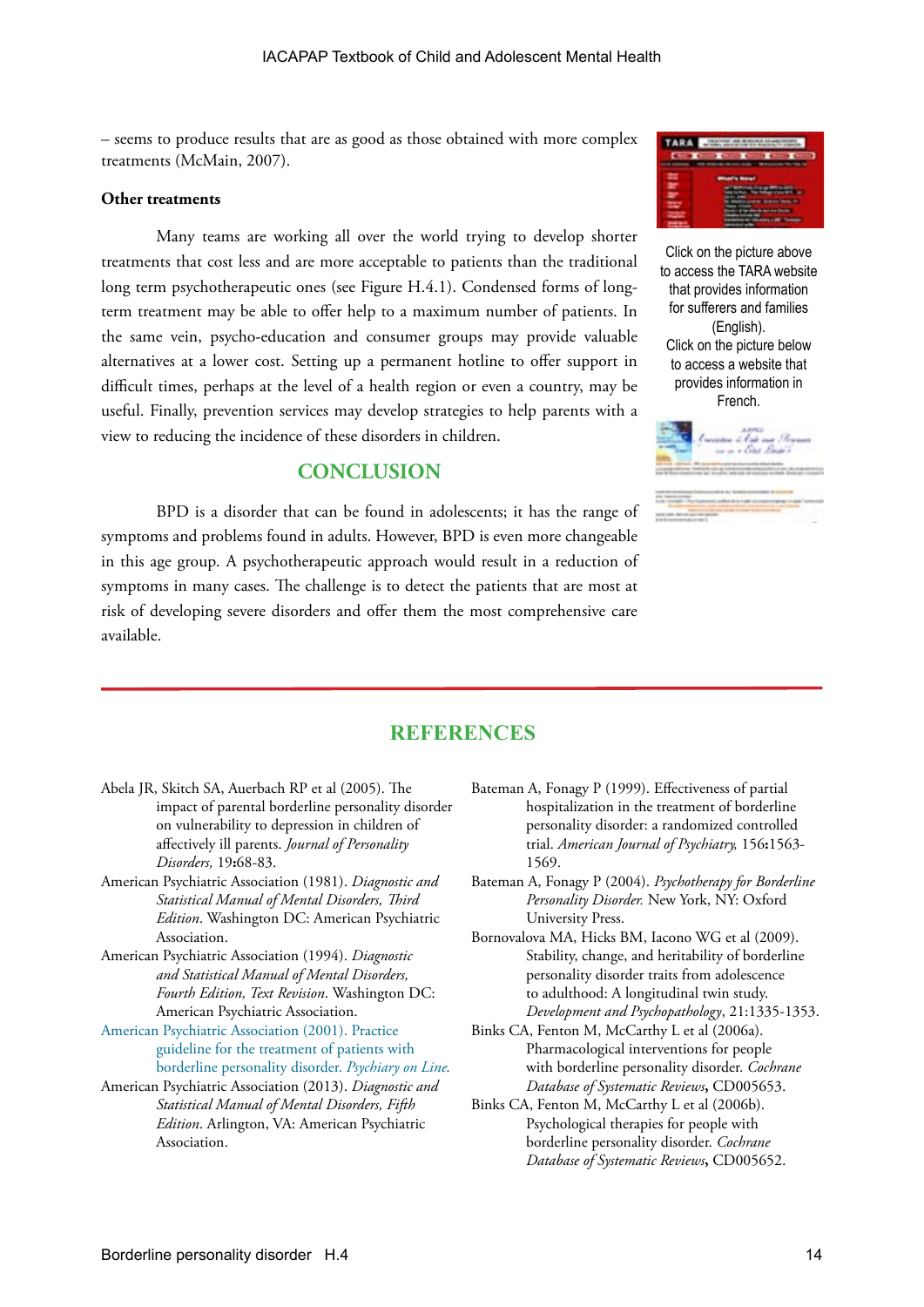- Biskin R, Paris J, Renaud J et al. (2011). Outcomes in women diagnosed with borderline personality disorder in adolescence. *Journal of Canadian Academic Child Adolescent Psychiatry,* 20:168-174.
- Blum N, Pföhl B, John DS et al (2002). STEPPS: a cognitive-behavioral systems-based group treatment for outpatients with borderline personality disorder--a preliminary report. *Comprehensive Psychiatry,* 43**:**301-310.
- Blum N, St John D, Pföhl B et al (2008). Systems Training for Emotional Predictability and Problem Solving (STEPPS) for outpatients with borderline personality disorder: a randomized controlled trial and 1-year follow-up. *American Journal of Psychiatry,* 165**:**468-478.
- Bondurant H, Greenfield B, Tse T (2004). Construct validity of the adolescent borderline personality disorder: a review. *Canadian Child Adolescent Psychiatry Review,* 13**:**53-57.
- Bradley R, Jenei J, Westen D (2005). Etiology of borderline personality disorder: disentangling the contributions of intercorrelated antecedents. *Journal of Nervous and Mental Disease*, 193: 24- 31.
- Cailhol L, Jeannot M, Rodgers R et al (in press). Borderline personality disorder and mental healthcare service use among adolescents. *Journal of Personality Disorders*.
- Chabrol H, Chouicha K, Montovany A et al (2001a). [Symptoms of DSM IV borderline personality disorder in a nonclinical population of adolescents: study of a series of 35 patients]. *Encephale,* 27**:**120-127.
- Chabrol H, Chouicha K, Montovany A et al (2002). [Personality disorders in a nonclinical sample of adolescents]. *Encephale,* 28**:**520-524.
- Chabrol H, Montovany A, Chouicha K et al (2001b). Frequency of borderline personality disorder in a sample of French high school students. *Canadian Journal of Psychiatry,* 46**:**847-849.
- Chanen AM, Jackson HJ, McCutcheon LK et al (2008). Early intervention for adolescents with borderline personality disorder using cognitive analytic therapy: randomised controlled trial. *British Journal of Psychiatry,* 193**:**477-484.
- Clarkin J, Yeomans F, Kernberg O (2006). *Psychotherapy for Borderline Personality.* Washington DC: American Psychiatric Publishing.
- Clarkin JF, Levy KN, Lenzenweger MF et al (2007). Evaluating three treatments for borderline personality disorder: A multiwave study. *American Journal of Psychiatry,* 164**:**922-928.
- Crawford TN, Cohen PR, Chen H et al (2009). Early maternal separation and the trajectory of borderline personality disorder symptoms. *Development and Psychopathology,* 21**:**1013-1030.
- Deschamps PK, Vreugdenhil C (2008). [Stability of borderline personality disorder from childhood to adulthood: a literature review]. *Tijdschrift voor Psychiatrie,* 50**:**33-41.
- First MB, Gibbon M, Spitzer RL et al (1997). *SCID-II Personality Questionnaire*. Washington, DC: American Psychiatric Press.
- Fruzzetti AE, Shenk C, Hoffman PD (2005). Family interaction and the development of borderline personality disorder: a transactional model. *Development and Psychopathology,* 17**:**1007-1030.
- [Furnham A, Milner R, Akhtar R et al \(2014\). A review](http://dx.doi.org/10.4236/psych.2014.514175)  [of the measures designed to assess DSM-5](http://dx.doi.org/10.4236/psych.2014.514175)  [personality disorders.](http://dx.doi.org/10.4236/psych.2014.514175) *Psychology* 5:1646-1686.
- Gerull F, Meares R, Stevenson J et al (2008). The beneficial effect on family life in treating borderline personality. *Psychiatry,* 71: 59-70.
- Gicquel L, Pham-Scottez A, Robin M et al (2011). [*Etats limites à l'adolescence: diagnostic et clinique*]. *Neuropsychiatrie de l'Enfance et de l'Adolescence,* 59:316-322.
- Giesen-Bloo J, Van Dyck R, Spinhoven P et al (2006). Outpatient psychotherapy for borderline personality disorder: randomized trial of schema-focused therapy vs transference-focused psychotherapy. *Archives of General Psychiatry,* 63**:**649-658.
- Golier JA, Yehuda R, Bierer LM et al (2003). The relationship of borderline personality disorder to posttraumatic stress disorder and traumatic events. *American Journal of Psychiatry,* 160:2018- 2024.
- Goodman M, Patil U, Steffel L et al (2010). Treatment utilization by gender in patients with borderline personality disorder. *Journal of Psychiatric Practice,* 16:155-163.
- Grant B, Harford T, Dawson D et al (1995). The Alcohol Use Disorder and Associated Disabilities Interview Schedule (AUDADIS): reliability of alcohol and drug modules in a general population sample. *Drug and Alcohol Dependence,* 39**:**37-44.
- Gross R, Olfson M, Gameroff M et al. (2002). Borderline personality disorder in primary care. *Archives of Internal Medecine,* 162**:**53-60.
- Guedeney N, Lamas C, Bekhechi V et al (2008). [Attachment process between an infant and his/ her mother: the first year]. *Archives de Pediatrie,* 15 (sup 1):S12-S19.
- Gunderson JG (2001). *Borderline Personality Disorder: A Clinical Guide,* Washington, DC: American Psychiatric Publishing.
- Hobson RP, Patrick M, Crandell L et al (2005). Personal relatedness and attachment in infants of mothers with borderline personality disorder. *Development and Psychopathology,* 17**:**329-347.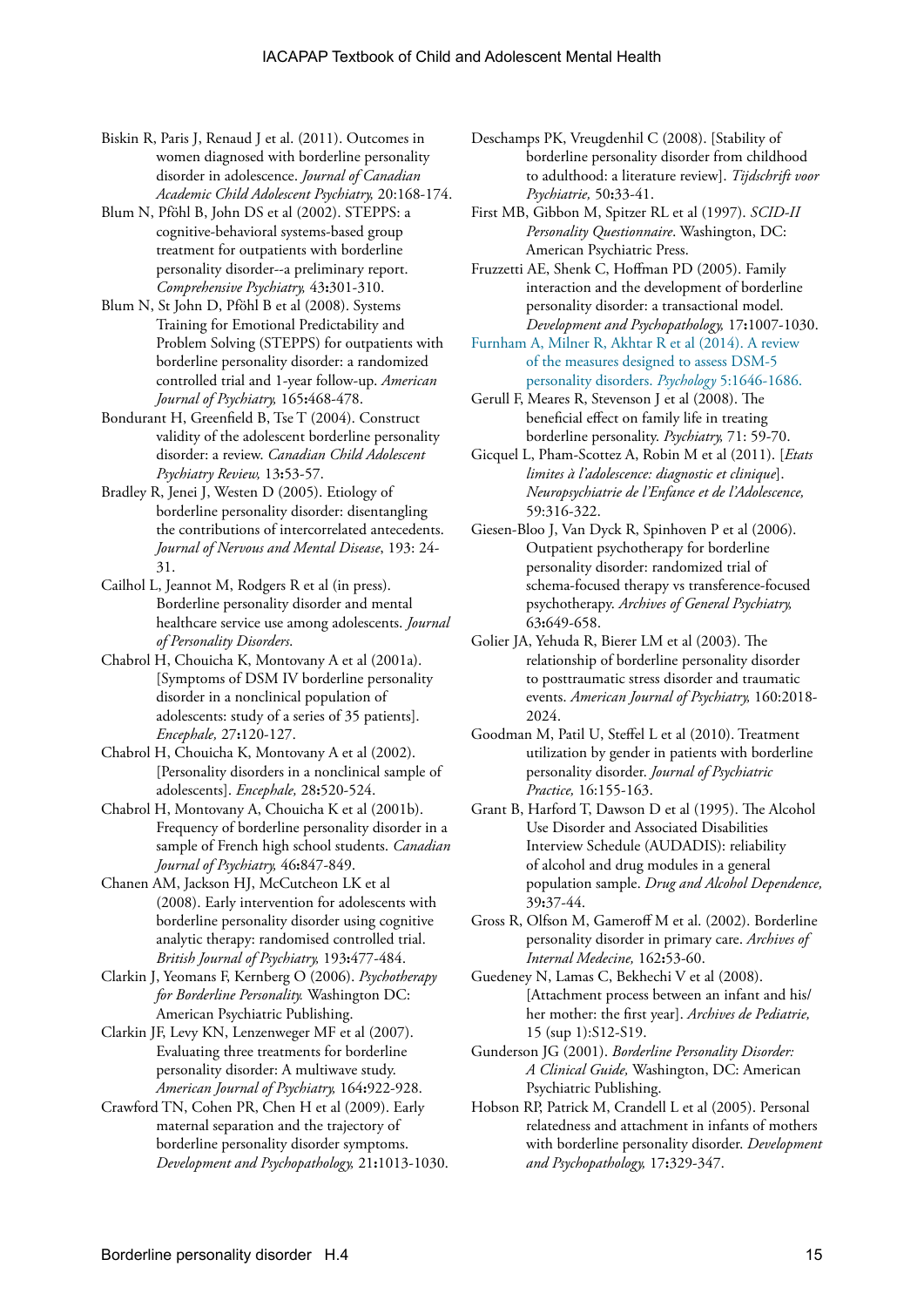- Hobson RP, Patrick M, Hobson JA et al (2009). How mothers with borderline personality disorder relate to their year-old infants. *British Journal of Psychiatry,* 195:325-330.
- Hoffman PD, Fruzetti A, Buteau E et al (2005). Family connections: a program for relatives of persons with borderline personality disorder. *Family Process,* 44**:**217-225.
- Hyler SE, Rieder RO, Williams JB et al (1989). A comparison of clinical and self-report diagnoses of DSM-III personality disorders in 552 patients. *Comprehensive Psychiatry,* 30**:**170-178.
- Ingenhoven TJ, Duivenvoorden HJ (2011). Differential effectiveness of antipsychotics in borderline personality disorder: meta-analyses of placebocontrolled, randomized clinical trials on symptomatic outcome domains. *Journal of Clinical Psychopharmacology*, 31:489-496.
- Kernberg OF, Michels R (2009). Borderline personality disorder. *American Journal of Psychiatry,* 166:505- 508.
- Korzekwa MI, Dell PF, Links PS et al (2008). Estimating the prevalence of borderline personality disorder in psychiatric outpatients using a two-phase procedure. *Comprehensive Psychiatry,* 49**:**380-386.
- Leischsenring F, Leibing E (2003). The effectiveness of psychodynamic therapy and cognitive behavior therapy in the treatment of personality disorders: A meta-analysis. *American Journal of Psychiatry,* 160**:**1223-1232.
- Leischsenring F, Leibing E, Kruse J et al (2011). Borderline personality disorder. *Lancet,* 377**:**74- 84.
- Leung SW, Leung F (2009). Construct validity and prevalence rate of borderline personality disorder among Chinese adolescents. *Journal of Personality Disorders,* 23**:**494-513.
- Linehan MM, Armstrong HE, Suarez A et al. (1991). Cognitive-behavioral treatment of chronically parasuicidal borderline patients. *Archives of General Psychiatry,* 48:1060-1064.
- Livesley WJ (1998). Phenotypic and genetic structure of traits delineating personality disorder. *Archives of General Psychiatry,* 55**:**941-948.
- Loranger AW, Sartorius N, Andreoli A et al (1994). The International Personality Disorder Examination. The World Health Organization/Alcohol, Drug Abuse, and Mental Health Administration international pilot study of personality disorders. *Archives of General Psychiatry,* 51**:**215-224.
- Maffei C (2006). Personality disorders in Europe and USA: same diagnosis, different sights. *In:* VIIth European ISSPD Congress, June, Prague.
- McClellan J, Hamilton JD (2006). An evidence-based approach to an adolescent with emotional and behavioral dysregulation. *Journal of the American Academy of Child & Adolescent Psychiatry,* 45**:**489- 493.
- McMain S (2007). Effectiveness of psychosocial treatments on suicidality in personality disorders. *Canadian Journal of Psychiatry,* 52 (sup):103S-114S.
- Mercer D (2007). Medications in the treatment of borderline personality disorder 2006. *Current Psychiatry Report,* 9**:**53-62.
- Miller AL, Muehlenkamp JJ, Jacobson CM (2008). Fact or fiction: Diagnosing borderline personality disorder in adolescents. *Clinical Psychology Review*, 28:969-981.
- National Institute for Health and Clinical Excellence (NICE) (2009). *Borderline Personality Disorder: Treatment and Management* [Online]. Available: http://www.nice.org.uk/nicemedia/ live/12125/42900/42900.pdf
- Newman LK, Stevenson CS, Bergman LR et al (2007). Borderline personality disorder, motherinfant interaction and parenting perceptions: preliminary findings. *Australian and New Zealand Journal of Psychiatry,* 41**:**598-605.
- Nose M, Cipriani A, Bianscosino B et al (2006). Efficacy of pharmacotherapy against core traits of borderline personality disorder: meta-analysis of randomized controlled trials. *International Clinical Psychopharmacology,* 21**:**345-353.
- O'Loughlin RE, Duberstein PR, Veazie PJ et al (2011). Role of the gender-linked norm of toughness in the decision to engage in treatment for depression. *Psychiatric Services*, 62:740-746.
- Paris J (2002). Chronic suicidality among patients with borderline personality disorder. *Psychiatric Services,* 53:738-742.
- Pascual JC, Malagon A, Corcoles D et al. (2008). Immigrants and borderline personality disorder at a psychiatric emergency service. *British Journal of Psychiatry,* 193**:**471-476.
- Pföhl B, Blum H, Zimmerman EA (1995). *Structured Interview for DSM-IV Personality Disorders (SIDP-IV*). Iowa city: Department of Psychiatry, University of Iowa.
- Renou S, Hergueta T, Flament M et al (2004). [Structured diagnostic interviews in child and adolescent psychiatry]. *Encephale,* 30**:**122-134.
- Rinne T, Ingenhoven NT (2007). *Pharmacotherapy of Severe Personality Disorders: A Critical Review.*  Cambridge: Cambridge University Press.
- Rossier J, Rigozzi C (2008). Personality disorders and the five-factor model among French speakers in Africa and Europe. *Canadian Journal of Psychiatry*, 53:534-544.
- Ryle A (2004). The contribution of cognitive analytic therapy to the treatment of borderline personality disorder. *Journal of Personality Disorders,* 18**:**3-35.
- Ryle A, Beard H (1993). The integrative effect of reformulation: Cognitive analytic therapy with a patient with borderline personality disorder. *British Journal of Medical Psychology,* 66:249-258.